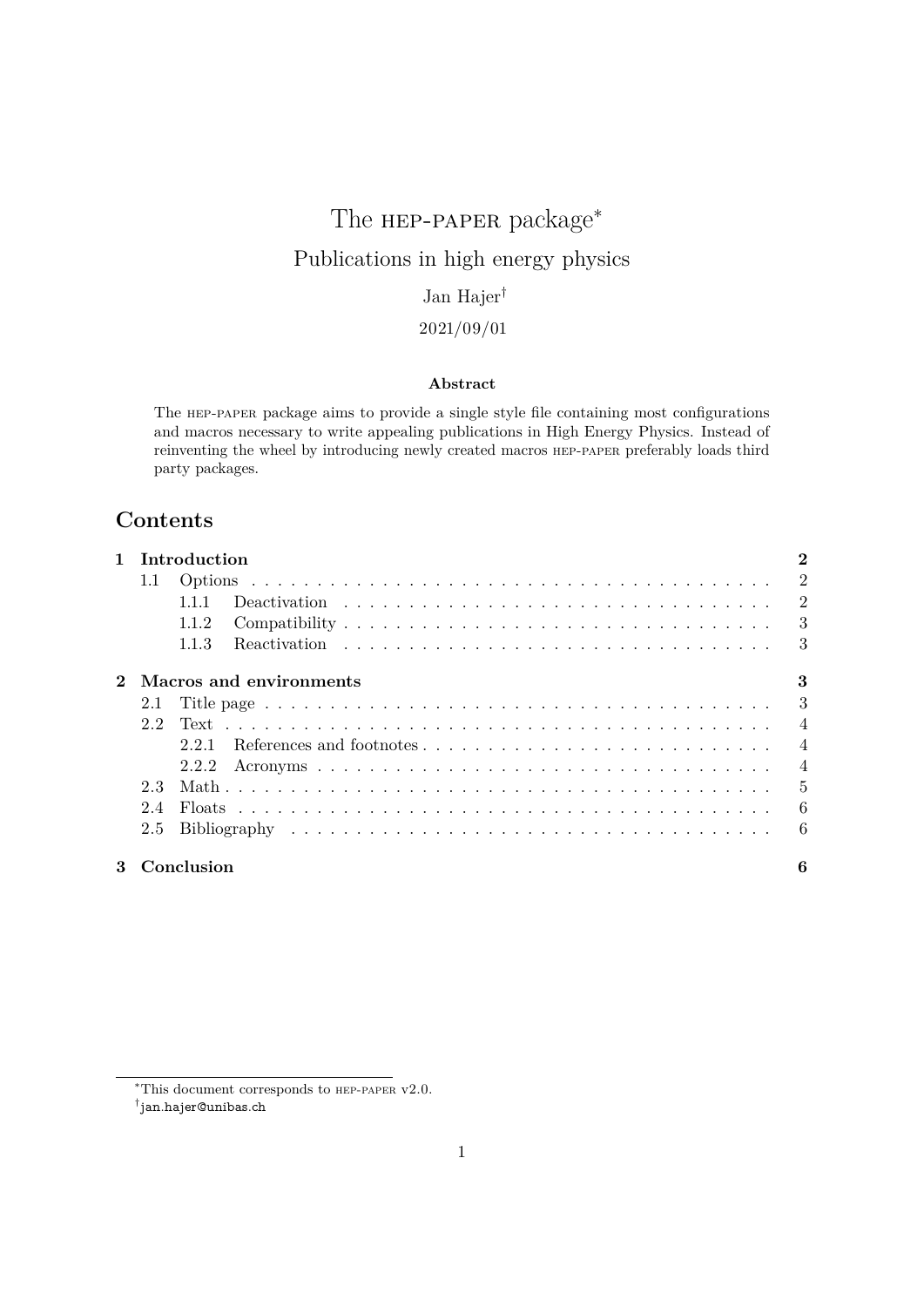# <span id="page-1-6"></span><span id="page-1-0"></span>**1 Introduction**

For usual publications it is enough to load additionally to the article class without optional arguments only the hep-paper package [\[1\]](#page-6-0).

\documentclass{article} \usepackage{hep-paper}

<span id="page-1-5"></span>The most notable changes after loading the hep-paper package is the change of some  $\Delta E$ <sub>TEX</sub> defaults. The paper and font sizes are set to A4 and 11 pt, respectively. Additionally, the paper geometry is adjusted using the geometry package [\[2\]](#page-6-1). Furthermore, the font is changed to latin modern using the hep-font package [\[3\]](#page-6-2). Finally, portable document format (PDF) hyperlinks are implemented with the  $HYPERREF$  package [\[4\]](#page-6-3).

# <span id="page-1-1"></span>**1.1 Options**

- paper The paper= $\langle format \rangle$  option loads the specified paper format. The possible  $\langle format \rangle$ are: a0, a1, a2, a3, a4, a5, a6, b0, b1, b2, b3, b4, b5, b6, c0, c1, c2, c3, c4, c5, c6, ansia, ansib, ansic, ansid, ansie, letter, executive, legal. The default is a4.
	- font The font= $\langle size \rangle$  option loads the specified font size. The possible  $\langle sizes \rangle$  are: 8pt, 9pt, 10pt, 11pt, 12pt, 14pt, 17pt, 20pt. The default is 11 pt.
	- lang The lang= $\langle name \rangle$  option switches the document language. The default is british.
- sansserif The sansserif option switches the document including math to sans serif font shape.
- oldstyle The oldstyle option activates the use of oldstyle text- $(123)$  in favour of lining- $(123)$ figures in text mode.
- parskip The parskip option changes how paragraphs are separated from each other using the parskip package [\[5\]](#page-6-4). The LATEX default is separation via indentation the parskip option switches to separation via vertical space.[1](#page-1-3)
- symbols The symbols= $\langle family \rangle$  is passed to the HEP-MATH-FONT package [\[6\]](#page-6-5) and sets the family of the symbol fonts. symbols=false deactivates loading any additional symbol fonts.

#### <span id="page-1-4"></span><span id="page-1-2"></span>**1.1.1 Deactivation**

The hep-paper package loads few bigger packages which have a large impact on the document. The deactivation options can prevent such and other adjustments.

- defaults The defaults option prevents the adjustment of the page geometry and the font size set by the document class.
	- title The title=false option deactivates the title page adjustments.
- bibliography The bibliography= $\langle key \rangle$  option prevents the automatic loading of the HEP-BIBLIOGRAPHY pack-age [\[7\]](#page-6-6) if  $\langle key \rangle$ =false.

<span id="page-1-3"></span><sup>&</sup>lt;sup>[1](#page-1-4)</sup> Although the parskip option is used for this document, it is recommended only for very few document types such as technical manuals or answers to referees.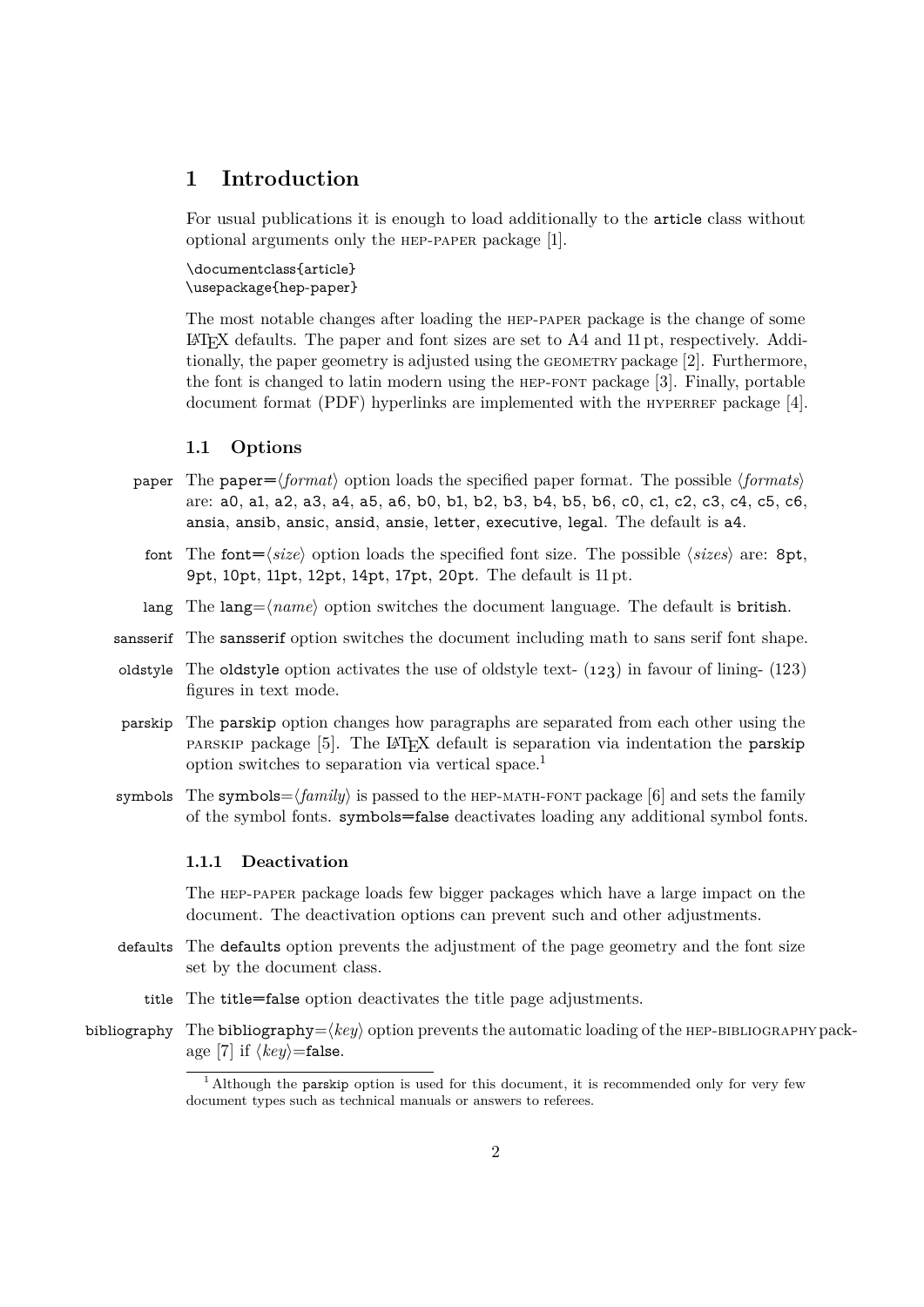- <span id="page-2-4"></span>glossaries The glossaries=false option deactivates acronyms and the use of the hep-acronympackage [\[8\]](#page-6-7).
- references The references=false option prevents the CLEVEREF package [\[9\]](#page-6-8) from being loaded and deactivates further redefinitions of reference macros.

#### <span id="page-2-0"></span>**1.1.2 Compatibility**

The compatibility options activate the compatibility mode for certain classes and packages used for publications in high energy physics. They are mostly suitable combinations of options described in the previous section. If hep-paper is able to detect the presence of such a class or package, *i*.*e*. if it is loaded before the hep-paper package, the compatibility mode is activated automatically.

- beamer The beamer option activates the beamer [\[10\]](#page-6-9) compatibility mode.
	- jhep The jhep option activates the JHEP [\[11\]](#page-6-10) compatibility mode.
	- jcap The jcap option activates the JCAP [\[12\]](#page-6-11) compatibility mode.
- revtex The revtex option activates the REVTEX [\[13\]](#page-6-12) compatibility mode.
	- pos The pos option activates the PoS compatibility mode.
- springer The springer option activates the compatibility mode the svjour class [\[14\]](#page-6-13).

#### <span id="page-2-1"></span>**1.1.3 Reactivation**

The hep-paper package deactivates unrecommended macros, which can be reactivated manually.

- manualplacement The manualplacement option reactivates manual float placement.
	- eqnarray The eqnarray option reactivates the depreciated eqnarray environment.

# <span id="page-2-2"></span>**2 Macros and environments**

twocolumn If the global twocolumn option is present the page geometry is changed to cover abstract\* almost the entire page. Additionally the abstract\* environment is defined that generates a one column abstract and takes care of placing the title information.

## <span id="page-2-3"></span>**2.1 Title page**

- \series The \series{*\series*}} macro is defined using the HEP-TITLE package [\[15\]](#page-6-14).
	- \title The [PDF](#page-1-5) meta information is set according to the \title{ $\text{text}\}$  and \author{ $\text{text}\}$ } information.
- \subtitle The \subtitle{ $\substack{\text{ell}}$ } macro is defined.
	- \editor The following lines add *e*.*g*. two authors with different affiliations

\author

\affiliation

\email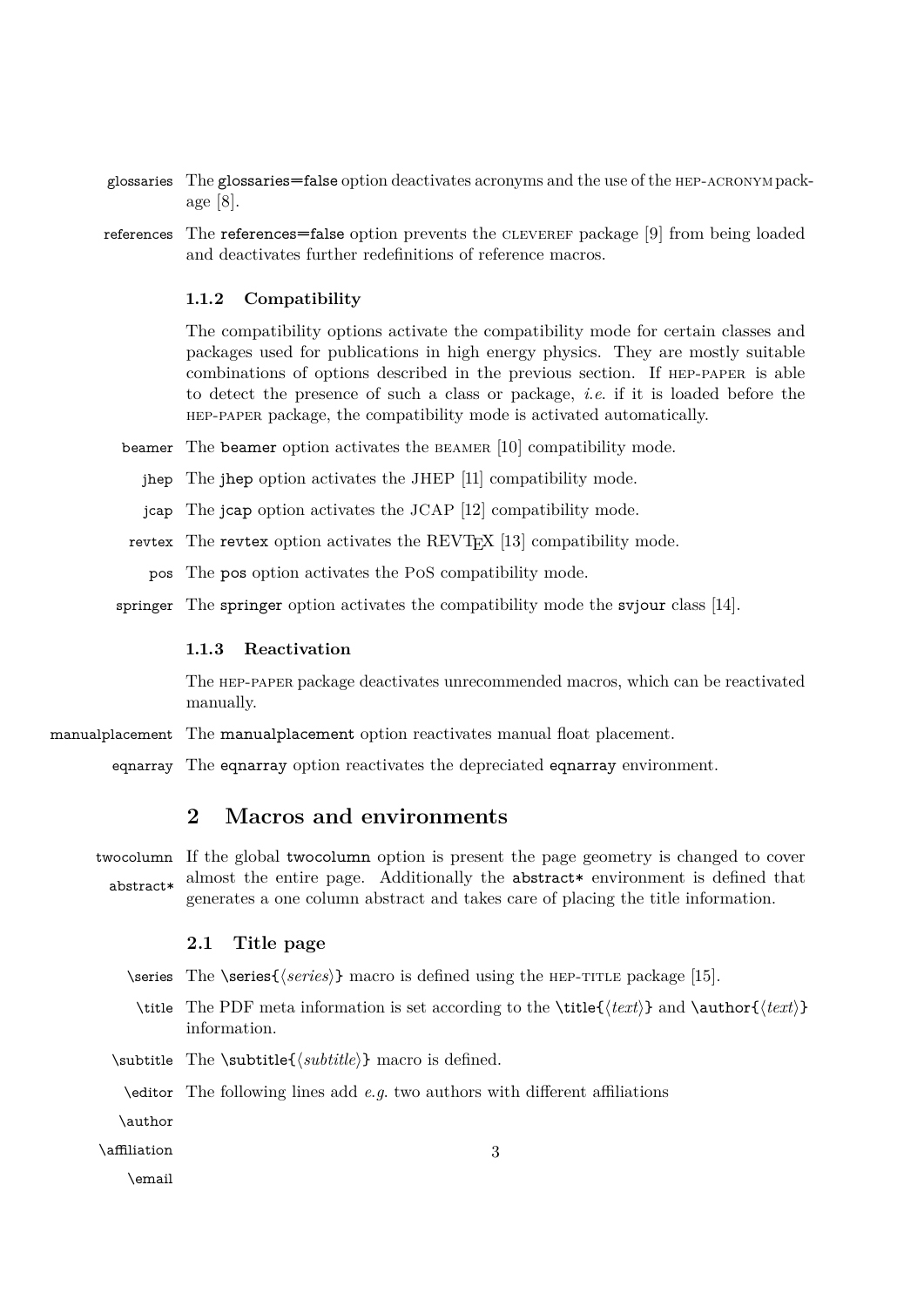<span id="page-3-0"></span>

|                             | \author[1]{Author one \email{email one}}<br>\affiliation[1]{Affiliation one}<br>\author[2]{Author two \email{email two}}<br>\affiliation[1,2]{Affiliation two}                                                                                                    |
|-----------------------------|-------------------------------------------------------------------------------------------------------------------------------------------------------------------------------------------------------------------------------------------------------------------|
| \preprint                   | The $\preceq$ matrix $\{\text{number}\}\$ matro places a pre-print number in the upper right corner<br>of the title page.                                                                                                                                         |
| abstract                    | The abstract environment is adjusted to not start with an indentation.                                                                                                                                                                                            |
| \titlefont<br>\subtitlefont | Various title font macros are defined, allowing to change the appearance of the<br>\maketitle output.                                                                                                                                                             |
| \authorfont                 | 2.2<br>Text                                                                                                                                                                                                                                                       |
| \affiliationfont            | The inlinelist and enumdescript environments are defined.                                                                                                                                                                                                         |
| \preprintfont<br>inlinelist | A bold versions <b>SMALL CAPS</b> and a sans serif version of <b>SMALL CAPS</b> is provided.                                                                                                                                                                      |
| enumdescript                | The \underline macro is redefined to allow line-breaks. The \overline macro is<br>extended to also overline text outside of math environments.                                                                                                                    |
| \textsc<br>\underline       | If the parskip option is activated the <i>suseparindent</i> macro switches to the usual<br>parindent mode, while the <i>suseparskip</i> macro switches to the parskip mode.                                                                                       |
| \overline<br>\useparskip    | References and footnotes<br>2.2.1                                                                                                                                                                                                                                 |
| \useparindent<br>$\cref$    | References are extended with the CLEVEREF package [9], which allows to $e.g.$ just type<br>$\csc\{key\}$ in order to write 'figure 1'. Furthermore, the CLEVEREF package allows<br>to reference multiple objects within one $\cref(\langle key1, key2 \rangle)$ . |
|                             | \cite Citations are adjusted to not start on a new line in order to avoid the repeated use<br>of $\sim \text{cite}(\langle key \rangle)$ .                                                                                                                        |
|                             | \ref References are also adjusted to not start on a new line.                                                                                                                                                                                                     |
|                             | \eqref Footnotes are adjusted to swallow white space before the footnote mark and at the                                                                                                                                                                          |
| \subref                     | beginning of the footnote text.                                                                                                                                                                                                                                   |

#### <span id="page-3-2"></span><span id="page-3-1"></span>\footnote **2.2.2 Acronyms**

\acronym The HEP-ACRONYM package [\[8\]](#page-6-7) is loaded. The \acronym<sup>{\*</sup>)[ $\langle type set\; abbreviation \rangle$ ] \shortacronym \longacronym  $\{\langle abbreviation \rangle\}\langle*\rangle$  $\{\langle definition \rangle\}$ [ $\langle$ *plural definition*)] macro generates the singular  $\setminus \langle abbreviation \rangle$  and plural  $\setminus \langle abbreviation \rangle$ s macros. The first star prevents the addition of an 's' to the abbreviation plural. The second star restores the TEX default of swallowing subsequent white space. The long form is only shown at the first appearance of these macros, later appearances generate the abbreviation with a hyperlink to the long form. The long form is never used in math mode. Capitalization at the beginning of paragraphs and sentences is (mostly) ensured. The \shortacronym and \longacronym macros are drop-in replacements of the \acronym macro showing only the short or long form of their acronym.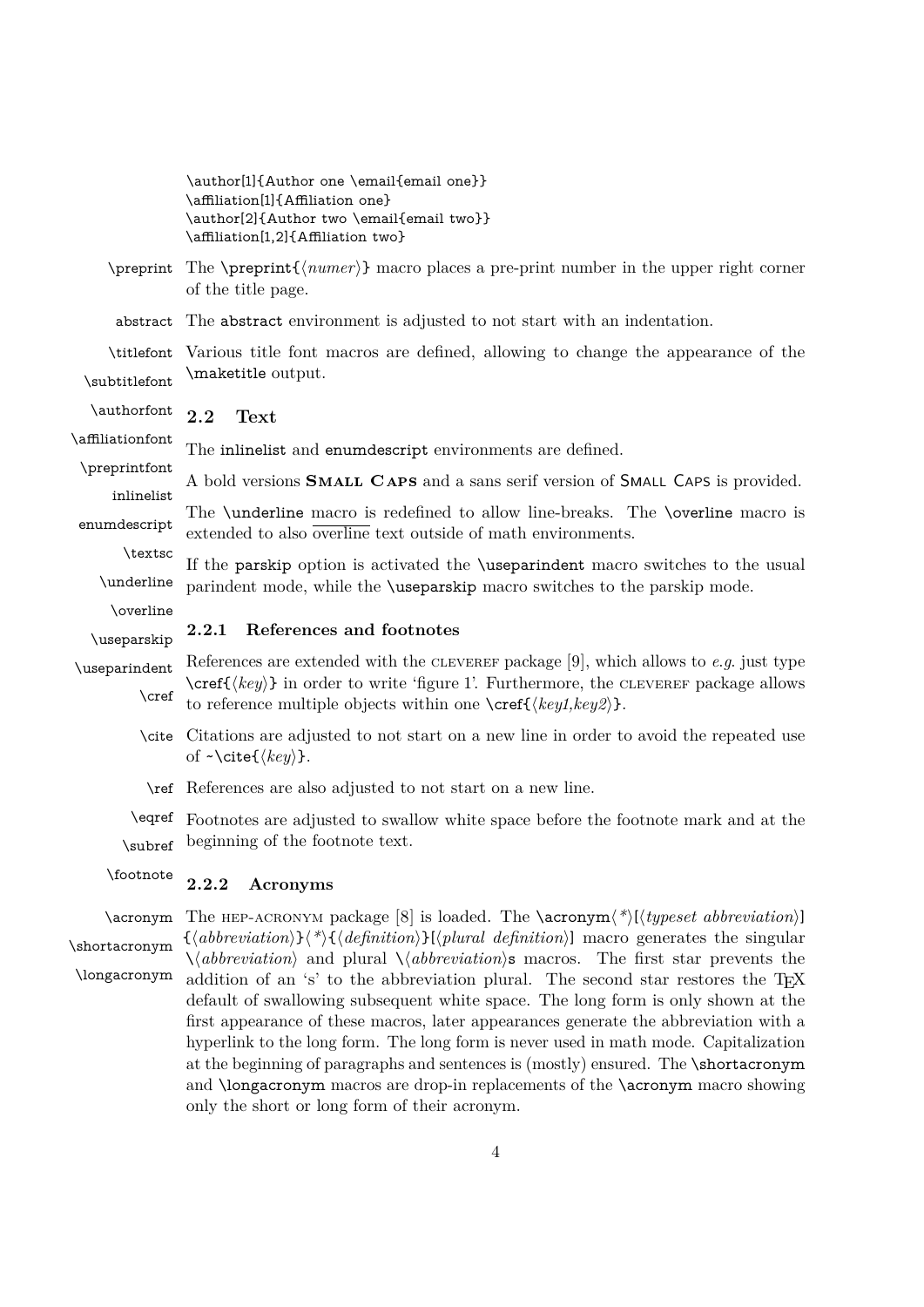# <span id="page-4-2"></span><span id="page-4-0"></span>**2.3 Math**

 $\mathbf{ The HEP-MATH}$  [\[16\]](#page-7-0) and HEP-MATH-FONT [\[6\]](#page-6-5) packages are loaded. Bold math, via \mathbf is improved, *i*.*e*. (*AbΓ δAbΓ δ*). Macros switching to bfseries such as \text \section{ $\text{text}$ } are ensured to also typeset math in bold. The \text{ $\text{text}$ } macro makes it possible to write text within math mode, *<sup>i</sup>*.*e*. (AbΓδ**Ab**Γδ). The math sans \mathsf serif alphabet is redefined to be italic sans serif if the main text is serif and italic  $\mathcal{A}b\Gamma\delta$ . The \mathcal font *i.e.* (*ABCD*) \mathbb is accompanied by the \mathscr font *i.e.* ( $\mathscr{A}\mathscr{B}\mathscr{C}$ ). The \mathbb font is adjusted depending on the sansserif option *i*.*e*. (Ah1). Finally, the \mathfrak font is also \mathfrak available *i*.*e*. (AaBb12).

 $\n\in \frac{\{number\}}{\{number\}}$  macro is accompanied by  $\n\in \frac{\{number\}}{\}$ \flatfrac \textfrac  $\{\langle number \rangle\}, \text{trans}(\langle number \rangle, \mathcal{H}(\langle number \rangle)$ , and  $\mathcal{H}(\langle number \rangle)$ leading to  $\frac{1}{2}$ ,  $1/2$ ,  $1/2$ , and  $1/2$ . Diagonal matrix **\diag** and signum **\sgn** operators are defined.

\diag \sgn The  $\mathcal{f}(name)\}\langle code)$  macro (re-)defines macros only within math mode without changing the text mode definition.

\mathdef The imaginary unit i and the differential *d* are defined using this functionality.

\i \d For longer paper it can be useful to re-number the equation in accordance with the section numbering \numberwithin{equation}{section}. In order to further reduce

\numberwithin

the size the of equation counter it can be useful to wrap align environments with multiple rows in a subequations environment.

subequations

The correct spacing for units, *cf.* [equation \(1\),](#page-4-1) is provided by the macro  $\unit[\langle value \rangle]$ \unit \inv  $\{\langle unit \rangle\}$  which can also be used in text mode. The macro  $\infty(\text{power})\}\{\langle text \rangle\}$ allows to avoid math mode also for inverse units such as  $5$  fb<sup>-1</sup> typeset via \unit[5]{\inv{fb}}.

Greek letters are adjusted to always be italic and upright in math and text mode, respectively, using the hep-math-font [\[6\]](#page-6-5) package. This allows differentiations like

<span id="page-4-1"></span> $\sigma = 5$  fb, at  $5 \sigma$  C.L.,  $\mu = 5$  cm,  $l = 5 \mu$ m *.* (1)

Additionally, Greek letters can also be directly typed using Unicode.

\ev The hep-math package [\[16\]](#page-7-0) provides additional macros such as

\pdv

\comm  $\langle \phi \rangle$ ,  $\frac{\partial^3 f}{\partial \phi^2}$  $\frac{\partial f}{\partial x \partial y^2}$ , [*A, B*],  $\mathcal{O}(x^2)$ ,  $x|_0^\infty$ , det(*M*). (2)

\order

The  $\cancel {\langle characters \rangle}$  macro and the  $\sl{character}$  macro allow to  $\mathcal{L}$  cancel math and use the Dirac slash notation *i.e.*  $\hat{\phi}$ , respectively.

\slashed

A better looking over left right arrow is defined *i.e.*  $\ddot{\partial}$ .

\overleftright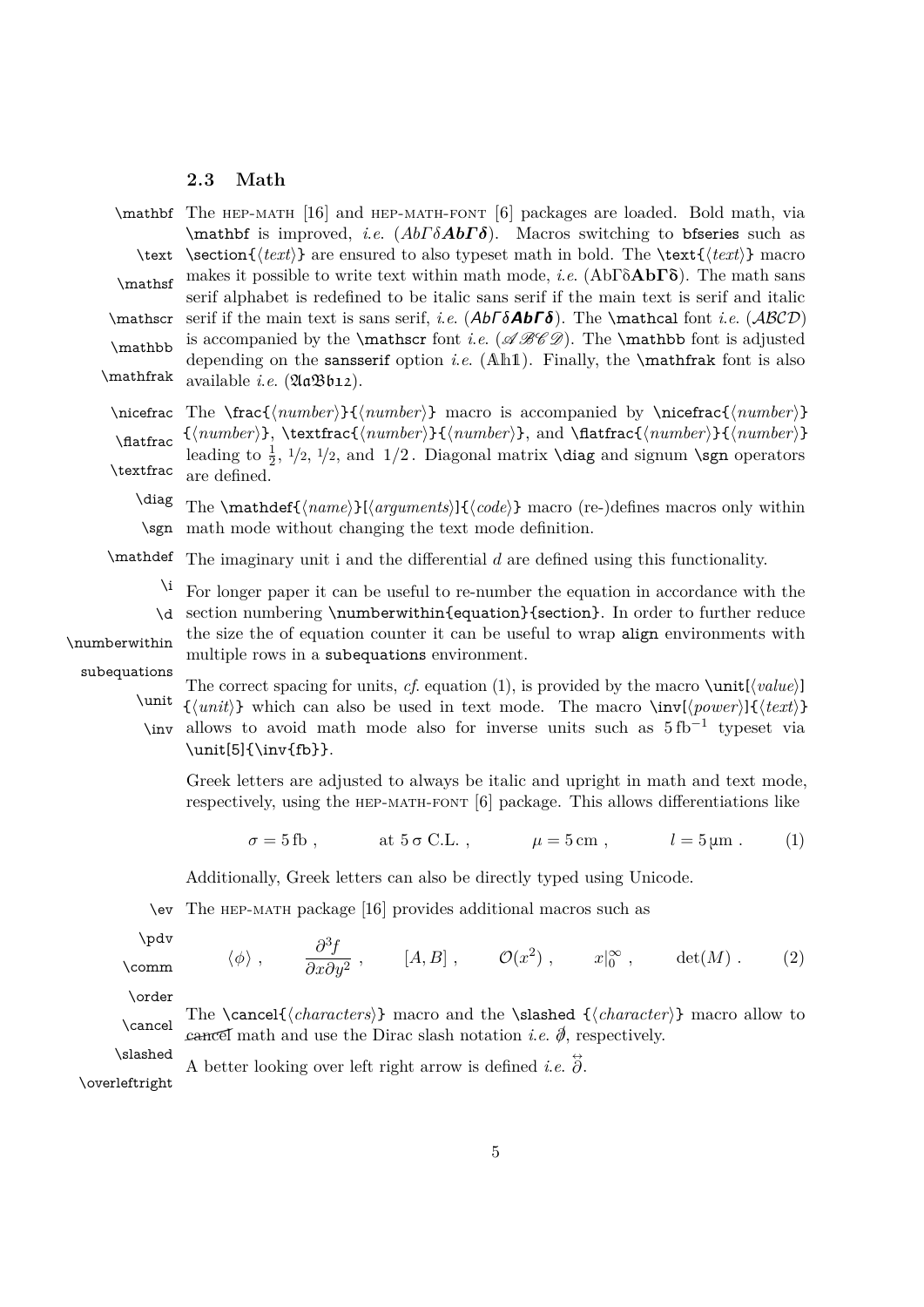# <span id="page-5-3"></span><span id="page-5-0"></span>**2.4 Floats**

figure Automatic float placement is adjusted to place a single float at the top of pages and to table reduce the number of float pages, using the hep-float package [\[17\]](#page-7-1). The most useful float placement is usually archived by placing the float *in front* of the paragraph it is referenced in first.

panels The panels environment provides sub-floats and takes as mandatory argument either \panel the number of sub-floats (default 2) or the width of the first sub-float as fraction of the \linewidth. Within the \begin{panels}[h*vertical alignment*i]{h*width*i} environment the \panel macro initiates a new sub-float. In the case that the width of the first sub-float has been given as an optional argument to the panels environment the  $\text{parent}\{\text{width}\}$  macro takes the width of the next sub-float as mandatory argument.

 $\langle$   $\frac{h}{h}\$ { $\langle$ *figure*}} macro is defined, which is a wrapper for the \graphics \includegraphics { $\{figure\}$ } macro and takes the figure width as fraction of the \linewidth as optional argument (default 1). If the graphics are located in a sub-folder its path can be indicated by  $\sqrt{\frac{subfolder}}$ .

# <span id="page-5-1"></span>**2.5 Bibliography**

\bibliography The BIBLATEX package [\[18\]](#page-7-2) is loaded for bibliography management. The user has \printbibliography to add the line \bibliography $\{(my.bib)\}$  to the preamble of the document and \printbibliography at the end of the document. The bibliography is generated by BIBER [\[19\]](#page-7-3). BIBLATEX is extended by the HEP-BIBLIOGRAPHY package [\[7\]](#page-6-6) to be able to cope with the collaboration and reportNumber fields provided by [inspirehep.net](https://inspirehep.net) and a bug in the volume number is fixed. Additionally, the PubMed IDs are recognized and [ctan.org](https://ctan.org), [github.com](https://github.com), [gitlab.com](https://gitlab.com), [bitbucket.org](https://bitbucket.org), [launchpad.net](https://www.launchpad.net), [sourceforge.net](https://sourceforge.net), erratum and [hepforge.org](https://hepforge.org) are valid eprinttypes. Errata can be included using the related feature.

```
\article{key1,
  ...,
 relatedtype="erratum",
 related="key2",
}
\article{key2,
  ...,
}
```
# <span id="page-5-2"></span>**3 Conclusion**

The hep-paper package provides a matching selection of preloaded packages and additional macros enabling the user to focus on the content instead of the layout by reducing the amount of manual tasks. The majority of the loaded packages are fairly lightweight, the others can be deactivated with package options.

arxiv-collector arxiv.org [\[20\]](#page-7-4) requires the setup dependent bbl files instead of the original bib files,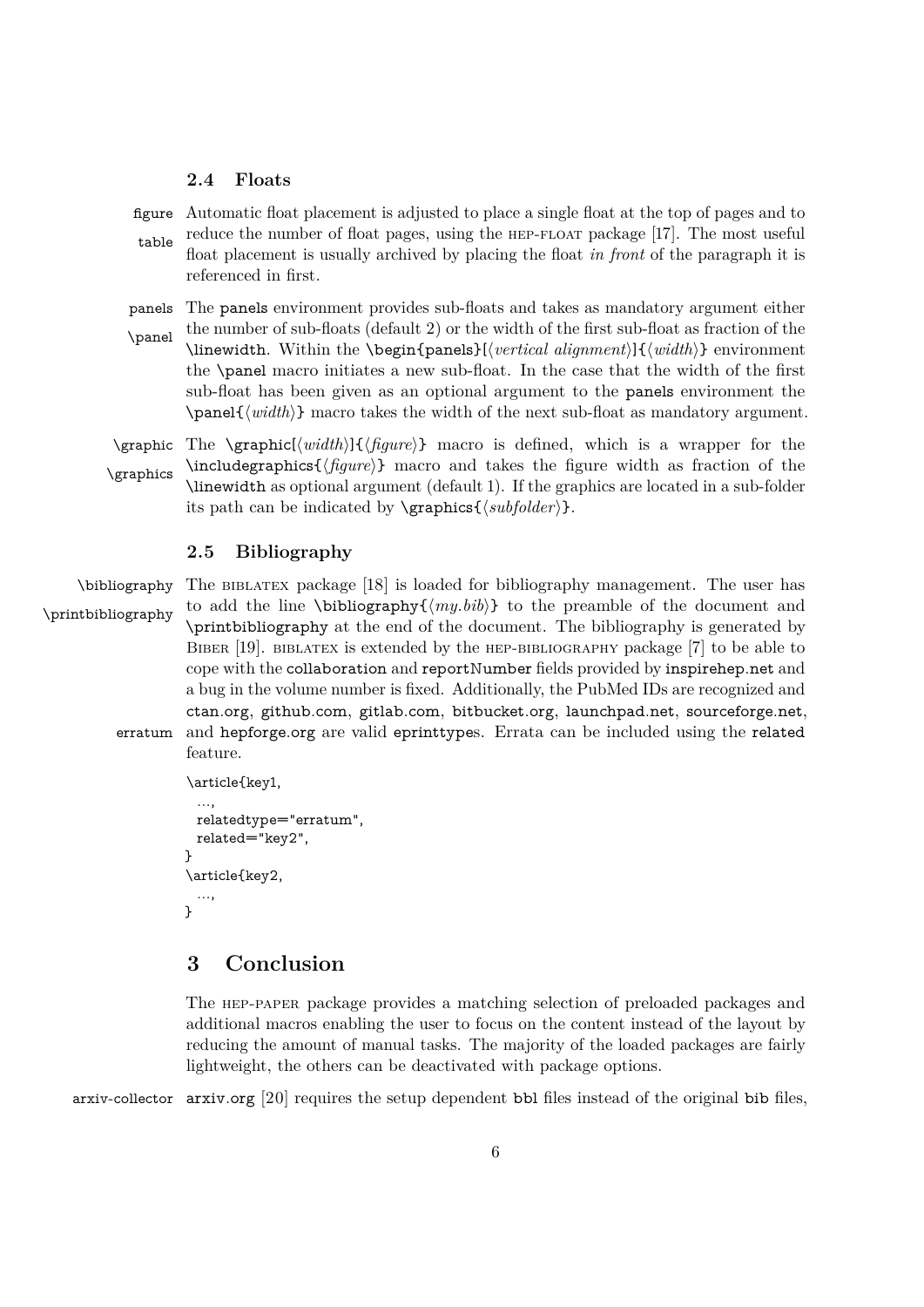<span id="page-6-15"></span>which causes trouble if the local LATEX version differs from the one used by arXiv. The ARXIV-COLLECTOR python script [\[21\]](#page-7-5) alleviates this problem by collecting all files necessary for publication on arXiv (including figures).

# **References**

- <span id="page-6-0"></span>[\[1\]](#page-1-6) J. Hajer. 'The hep-paper package: Publications in high energy physics' (2019). CTAN: [hep-paper](https://ctan.org/pkg/hep-paper). doi: [10.5281/zenodo.3606436](https://doi.org/10.5281/zenodo.3606436). GitHub: [janhajer/hep](https://github.com/janhajer/hep-paper)[paper](https://github.com/janhajer/hep-paper).
- <span id="page-6-1"></span>[\[2\]](#page-1-6) D. Carlisle and H. Umeki. 'The geometry package: Flexible and complete interface to document dimensions' (1996). CTAN: [geometry](https://ctan.org/pkg/geometry). GitHub: [davidcarlisle/](https://github.com/davidcarlisle/geometry) [geometry](https://github.com/davidcarlisle/geometry).
- <span id="page-6-2"></span>[\[3\]](#page-1-6) J. Hajer. 'The hep-font package: Latin modern extended by computer modern'  $(2021)$ . CTAN: [hep-font](https://ctan.org/pkg/hep-font). DOI: [10.5281/zenodo.3606436](https://doi.org/10.5281/zenodo.3606436). GitHub: [janhajer/](https://github.com/janhajer/hep-paper) [hep-paper](https://github.com/janhajer/hep-paper).
- <span id="page-6-3"></span>[\[4\]](#page-1-6) *LATEX3 Project*. 'Hypertext marks in LATEX: a manual for hyperref: Extensive support for hypertext in LAT<sub>E</sub>X' (1995). CTAN: [hyperref](https://ctan.org/pkg/hyperref). GitHub: [latex3/](https://github.com/latex3/hyperref) [hyperref](https://github.com/latex3/hyperref).
- <span id="page-6-4"></span>[\[5\]](#page-1-6) R. Fairbairns, F. Mittelbach, and H. Partl. 'The parskip package: Layout with zero \parindent, non-zero \parskip' (1989). CTAN: [parskip](https://ctan.org/pkg/parskip). GitHub: [FrankMittelbach/fmitex](https://github.com/FrankMittelbach/fmitex).
- <span id="page-6-5"></span>[\[6\]](#page-1-6) J. Hajer. 'The hep-math-font package: Extended Greek and sans serif math' (2021). CTAN: hep-math-font. DOI: 10.5281/zenodo.3606436. GitHub: [janhajer/hep-paper](https://github.com/janhajer/hep-paper).
- <span id="page-6-6"></span>[\[7\]](#page-1-6) J. Hajer. 'The hep-bibliography package: Bibliographies for high energy physics'  $(2021)$ . CTAN: [hep-bibliography](https://ctan.org/pkg/hep-bibliography). DOI: [10.5281/zenodo.3606436](https://doi.org/10.5281/zenodo.3606436). GitHub: [janhajer/hep-paper](https://github.com/janhajer/hep-paper).
- <span id="page-6-7"></span>[\[8\]](#page-2-4) J. Hajer. 'The hep-acronym package: An acronym extension for glossaries'  $(2021)$ . CTAN: [hep - acronyms](https://ctan.org/pkg/hep-acronyms). DOI: 10.5281 [/ zenodo .](https://doi.org/10.5281/zenodo.3606436) 3606436. GitHub: [janhajer/hep-paper](https://github.com/janhajer/hep-paper).
- <span id="page-6-8"></span>[\[9\]](#page-2-4) T. Cubitt. 'The cleveref package: Intelligent cross-referencing' (2006). CTAN: [cleveref](https://ctan.org/pkg/cleveref). URL: [dr-qubit.org/cleveref](http://dr-qubit.org/cleveref).
- <span id="page-6-9"></span>[\[10\]](#page-2-4) T. Tantau, J. Wright, and V. Miletić. 'The beamer class: A LATEX class for producing presentations and slides' (2003). CTAN: [beamer](https://ctan.org/pkg/beamer). GitHub: [josephwright/beamer](https://github.com/josephwright/beamer).
- <span id="page-6-10"></span>[\[11\]](#page-2-4) *SISSA Medialab*. 'The JHEP package' (1997). url: [jhep.sissa.it/jhep/help/](https://jhep.sissa.it/jhep/help/JHEP_TeXclass.jsp) [JHEP\\_TeXclass.jsp](https://jhep.sissa.it/jhep/help/JHEP_TeXclass.jsp).
- <span id="page-6-11"></span>[\[12\]](#page-2-4) *SISSA Medialab*. 'The JCAP package' (2002). URL: [jcap.sissa.it/jcap/help/](https://jcap.sissa.it/jcap/help/JCAP_TeXclass.jsp) JCAP TeXclass.jsp.
- <span id="page-6-12"></span>[\[13\]](#page-2-4) *American Physical Society*. 'The REVTEX class: Styles for various Physics Journals' (1999). CTAN: [revtex](https://ctan.org/pkg/revtex). url: [journals.aps.org/revtex](https://journals.aps.org/revtex).
- <span id="page-6-13"></span>[\[14\]](#page-2-4) *Springer Verlag*. 'The svjour package: Macros for Springer journals' (1997). CTAN: [springer](https://ctan.org/pkg/springer).
- <span id="page-6-14"></span>[\[15\]](#page-2-4) J. Hajer. 'The hep-title package: Extensions for the title page' (2021). CTAN: [hep-title](https://ctan.org/pkg/hep-title). DOI: [10.5281/zenodo.3606436](https://doi.org/10.5281/zenodo.3606436). GitHub: [janhajer/hep-paper](https://github.com/janhajer/hep-paper).